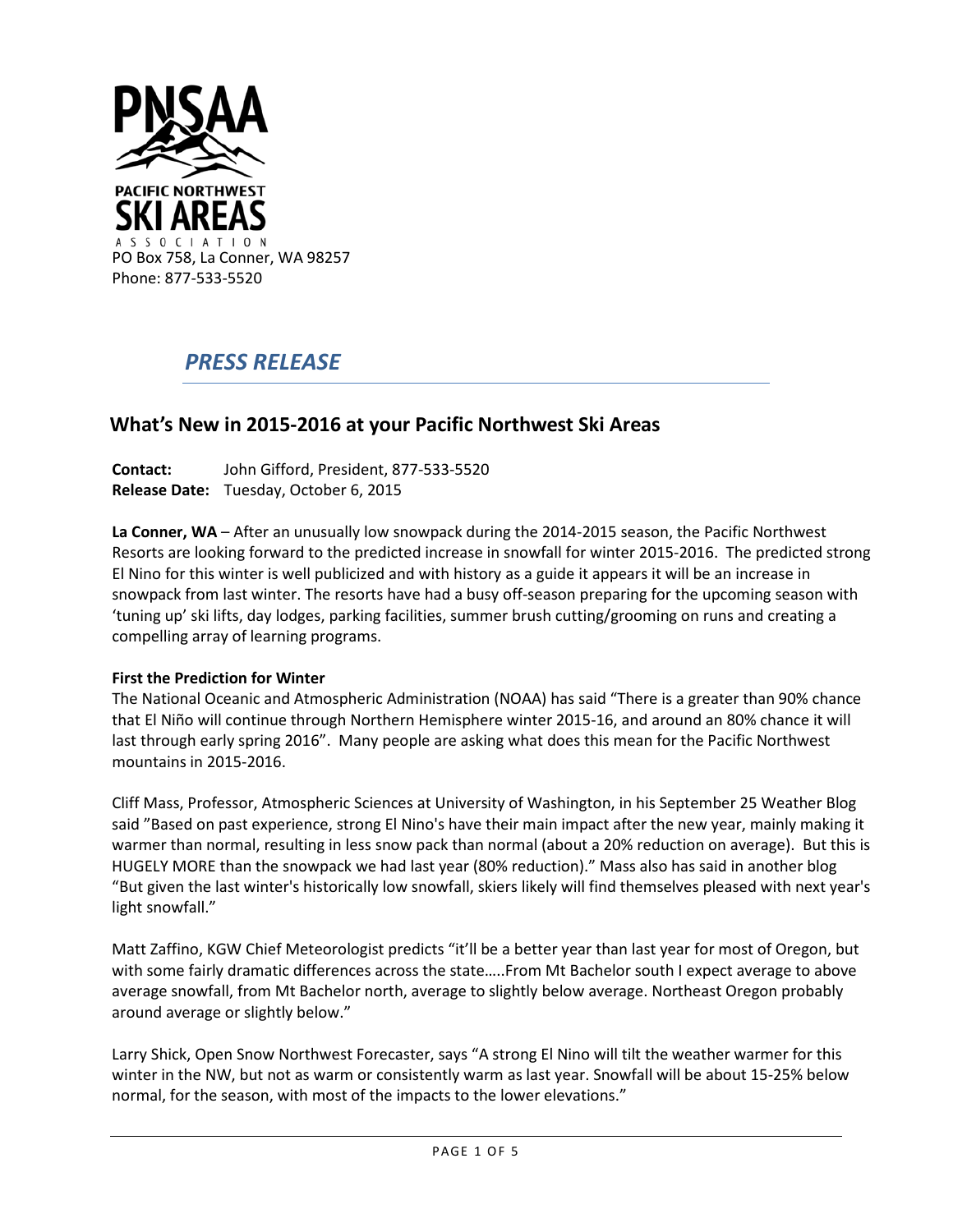Many forecasters are predicting winter 2015-2016 to be a record in comparison to the 1997-1998 winter. In looking back through the records we found that the Pacific Northwest ski resorts had near or above average snowfall in 1997-1998. The snowfall in that season ranged from 77% to 155% of the preceding 10-year average snowfall. Following is a chart that illustrates the snowfall averages in 1997- 1998 for a sampling of resorts in the region.



The *Old Farmer's Almanac* prediction for winter 2015-2016 is "it will be super cold with a slew of snow for much of the country, even in places that don't usually see too much of it, like the Pacific Northwest. The snowiest periods in the Pacific Northwest will be in mid-December, early to mid-January and mid- to late February."

While history is not a predictor of snowfall, we can deduce that weak El Nino's are more likely to produce lower snowfall years than strong El Nino's. This past winter (2014-2015) and winter 2004-2005 produced two of the lowest snow seasons since 1997-1998 and both were considered weak El Nino's. Only time will tell what winter brings to the Pacific Northwest.

# **What's New in the Pacific Northwest for 2015-2016**

# **OREGON**

**Mt Hood Meadows:** is guaranteeing unlimited passholders at least 100 days this season, as a result of industry leading snow harvesting capabilities, thorough brush cutting and summer slope maintenance. Mt Hood Meadows opened Altitude - a mountain lifestyle store in Portland's Pearl District, in its continuing effort to connect with and bring the mountain experience to Portland area outdoor recreation enthusiasts. Meadows is diversifying its recreational offerings, adding scenic snowshoe touring, fat bikes and randonee events to its spring offerings, and expanding summer scenic chairlift and hiking operations.

**Mt Ashland:** performed trail grooming, lift ramp work and will be maximizing it's snow harvesting efforts to enable opening in lower snow conditions. Mt Ashland will also have more healthy food options in the Café. To improve the learning to ski experience Ashland has invested in a new fleet of kids rental ski boots.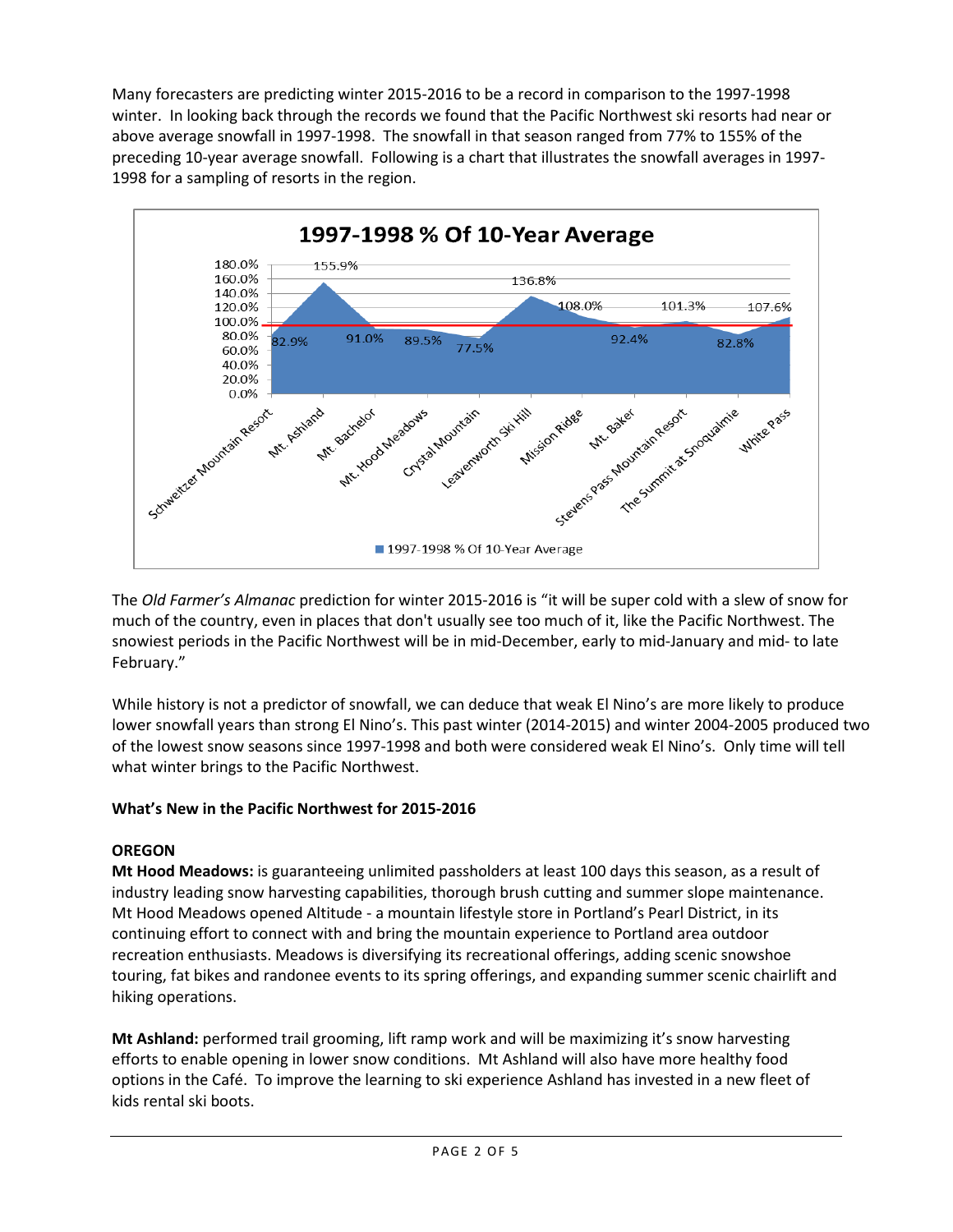#### **WASHINGTON**

**49 Degrees North Mountain Resort:** added two SMI snowmaking fan guns plus 10 acres of snowmaking to improve coverage at the base area, beginner slopes and teaching area. In preparation for the 2016- 17 season an additional 30 acres of snowmaking on 3 major runs will be added as a new well system. Additionally, infrastructure improvements will come on line, including a 500,000 gallon mid-mountain reservoir. The Sunrise Basin area of the resort has also seen lots of action this summer with the development of a new base area. For 2015-2016 there will be two new runs in the Sunrise Basin and, until a permanent lodge can be completed, a pair of cozy yurts connected by a deck at the base of the Sunrise Quad. In addition, construction of a new parking lot with capacity for 50 additional cars will be adjacent to the Yurts.

**Stevens Pass Mountain Resort:** completed multiple slopeside and base area improvements with the intent to create a better, season long snow surface. Stevens Pass has upgraded their learning program with the "Learn-In-3 Guarantee". The Ski and Snowboard School guarantees guests will be ready for intermediate slopes in three lessons or enjoy unlimited lesson packages until skiers/riders reach an intermediate level and complete the program. Each day includes lesson, equipment rental (including helmet) and a beginner lift ticket. Additionally, package participants will receive four any day, any time lift tickets, a voucher to purchase a 2016-17 Everyday Season Pass for just \$199 and other perks upon graduation.

**Ski Bluewood:** is offering an unprecedented price cut for lift tickets – for example, this season a full-day adult lift ticket at Bluewood will cost \$39, including tax, compared to last season price of \$47.56, including tax. Bluewood has also added eight bonus ski days with a Wednesday through Sunday operating schedule during the months of January and February.

**Mt. Spokane Ski & Snowboard Park:** with state funding of \$1.5 million from the last legislative session, a great deal of work has been completed to repair and update the lodges and move forward with plans to construct a new guest services building at the resort. The Main Lodge features a new roof and flooring throughout the main level. Lodge 1, which is open to the public on weekends and holidays, has undergone a complete overhaul with new entrances allowing for improved access from the parking lot, and new restrooms on the lower level. New flooring, energy-efficient windows, and other updates have modernized the entire building. Lodge 1 serves as home base for Spokane Parks & Recreation's Therapeutic skiing program, as well as the Spokane Ski Racing Association.

## **IDAHO**

**Schweitzer Mountain Resort:** began construction of a new summit lodge in July 2015. The 13,000 sq. ft., 3 story summit lodge will offer a venue for on-mountain dining and relaxation with a full service restaurant & bar, cafeteria, lodging accommodations, space for group functions and a new home for ski patrol dispatch. Completion is anticipated for the fall of 2016. For this upcoming season the internet infrastructure has been upgraded. A switch from copper to fiber optic lines and installation of new antennas will increase bandwidth resort wide. For youth 5 to 12 years old a new Winter Break Ski Camp will be offered during Dec 21-24, 2105 and/or Dec 28-31, 2015 this winter. A completely new fleet of adult Alpine rental equipment with brand new Rossignol Experience skis is ready for this upcoming season. The trail crew has completed brush cutting in the Outback Bowl with work being done on G3, Lakeside Chutes run-out, lower Snow Ghost, and Quicksilver runs.

**Lookout Pass Ski Area:** a higher level of instruction is available through the Lookout Snowsports School for skiers and riders of all ages and abilities. Programs include the Senior Workshop on Mondays, Downhill Divas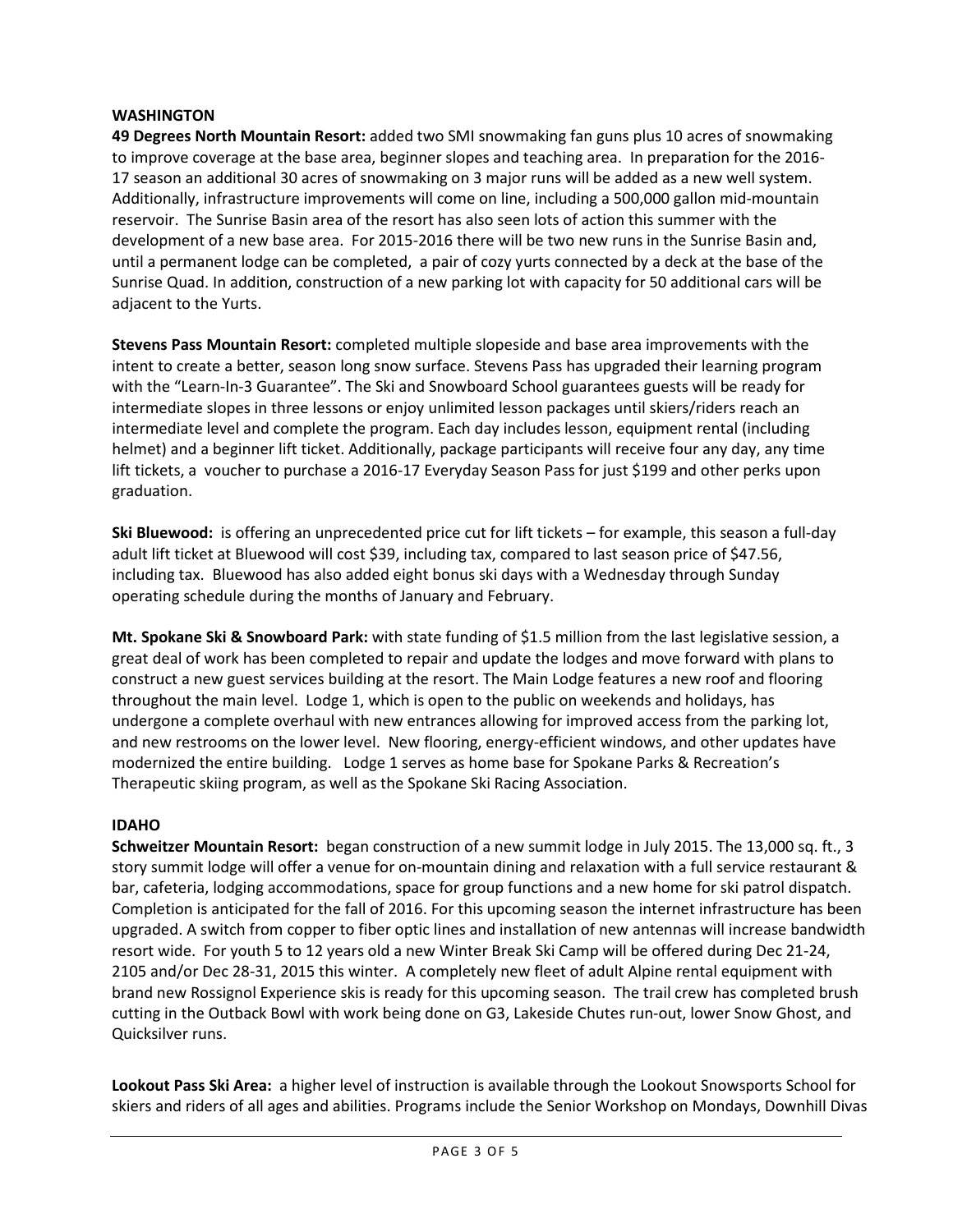for women only on Fridays and Next Level for intermediate and advanced skiers and snowboarders on Sundays. Powder Wednesdays: Lookout gets so much snow they're adding another day of face shots once again for 2015-16. In January and February the mountain will be open six days a week, from Wednesday through Monday.

**Silver Mountain Resort:** extensive brush cutting and increased snowmaking capabilities to help open during low snow conditions. On the mountain a fresh remodel of Mogul's lounge at the Mountain House lodge. The terrain based teaching techniques continue to be added to the ski school to make it easier to learn how to ski or snowboard. The Flexible 5 day learn to ski or board package – rental package, lift ticket and lesson – is offered any 5 days between January 4, 2016 and March 18, 2016. Upon completion the guest receives a season pass for the rest of the year and 50% off the following season. The progression terrain park continues to be expanded to help introduce young and adventuresome riders to the joy of rails and air time. The Rental Shop has added new skis, snowboards and boots to the fleet. Daily operations are planned for the 15/16 season.

## **MONTANA**

**Whitefish Mountain Resort:** completion of the Summit House remodel including the addition of a mezzanine level with 1,600 square feet adding approximately 135 seats and new windows providing northwestern views. Restrooms have been added to the main floor as well as an expansion of the main entry. Additionally all of the windows were replaced, and a remodel of the entire exterior including new siding, stonework, trim and lighting brings the building into a new era. As the only mountaintop restaurant in the state of Montana, the Summit House is known for its panoramic views of Glacier National Park and the Flathead Valley. Also for this season, the completion of a new Ski Patrol Headquarters building. At 800-square feet the new building is more than four times the size of the old cabin and will enable patrollers to treat minor injuries on-site instead of transporting to the clinic in the Base Area.

## **ALASKA**

**Eaglecrest Ski Area**: is celebrating their 40th anniversary during the 2015-2016 season with the opening of the new Porcupine Lodge. The new lodge provides for an expansion in business operations and enhances customer service and satisfaction. The Porcupine Lodge will house lift ticket sales, Snowsports School, retail and repair shops, as well as a rental shop with direct slope side access. The Porcupine Lodge creates newly available space in the Base Lodge making way for 80 additional seasonal lockers and larger spaces for ski clubs and other mountain operations departments. Summer brush cutting and trail maintenance, as well as new snowmaking capabilities will increase production by 30% to help the mountain remain open with lower snow coverage. Also new this season, Eaglecrest has installed an electric vehicle charging station.

#### **PEOPLE CHANGES**

**Mission Ridge:** has made the following promotions: Tony Hickok to Marketing Manager, Brad Whiting to Mountain Operations Director and Tess Morris to Ski Patrol Director

#### **NEW! World's Largest Ski and Snowboard Lessons**

Many of the Pacific Northwest ski resorts will be joining an industry wide effort to have the largest multi-venue ski lesson and the largest multi-venue snowboard lesson. The event is on Friday, January 8, 2016 as part of the Learn to Ski and Snowboard Month.

#### **Washington State Ski & Snowboard Museum Open**

More than four years in the making, Washington's Ski and Snowboard Museum (WSSSM) is open to the community. Take a journey through time via various artifacts and exhibits and reminisce about the